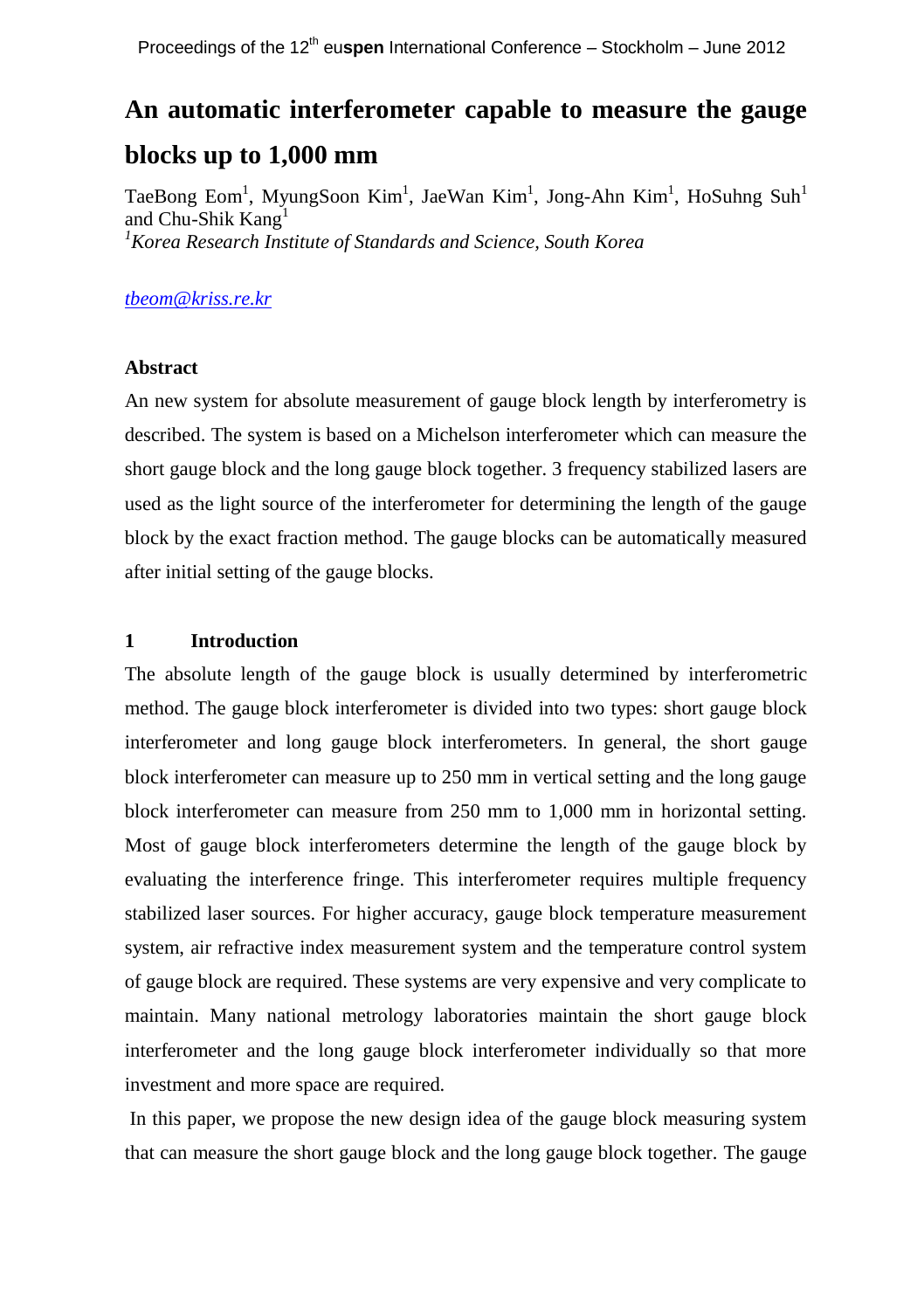blocks can be fully automatically measured after initial setting of the gauge blocks on this system.

#### **2 Measurement System**

The interferometer is set on the cast iron block of which the cross-section dimension is 670 mm x 360 mm and the length is 1,270 mm. The temperature of the interferometer is controlled by the thermal chamber of which temperature is stabilized by an external thermo-circulator. The size of the chamber is 780 mm x 860 mm x 1,460 mm. Fig. 1 shows the schematic of absolute measurement system of the gauge block length. Three laser are used: a 633 nm commercial Zeeman stabilized He-Ne laser, a 543 nm two mode stabilized He-Ne laser and 772 nm frequency doubled acetylene diode laser, One light of lasers, which is selected by the shutter 1, passes the dichromatic mirrors and is focussed on the multimode fiber with 100  $\mu$ m

core diameter. The light is incident on the interferometer after the speckles are moved by the fiber vibrator using speaker. The collimated light is divided into two beams at beam splitter BS and directed to reference arm and measurement arm. The optical wedge, which is set on the translator with a very accurate linear encoder in reference arm, is used to measure the excess fraction of a gauge block. The measurement beam is reflected at the mirror 3 and directed to the long gauge block LGB and the base plate. The long gauge block for measurement is selected by the translator with a linear encoder. For measurement of the short gauge block, the mirror 3 is removed and the measurement beam is vertically directed to the short gauge block by mirror 2. The short gauge block for measurement is selected by the rotation stage with a rotary encoder. 10 gauge blocks up to 250 mm and 3 long gauge blocks up to 1,000 mm can be loaded vertically and horizontally respectively. The reflected beam at the gauge bock and base plate is combined with reference beam at the beam splitter BS. The interference fringe is captured at the CCD camera CAM and analyzed to obtain the excess fraction. The lights from reference arm and measurement arm are focussed on the Position Sensitive Detector (PSD) and their XY positions are measured to get the information on gauge block alignment.

The temperature is measured by the precision thermisters: 6 sensors for gauge block temperature and 2 sensors for air temperature. One thermister is selected by the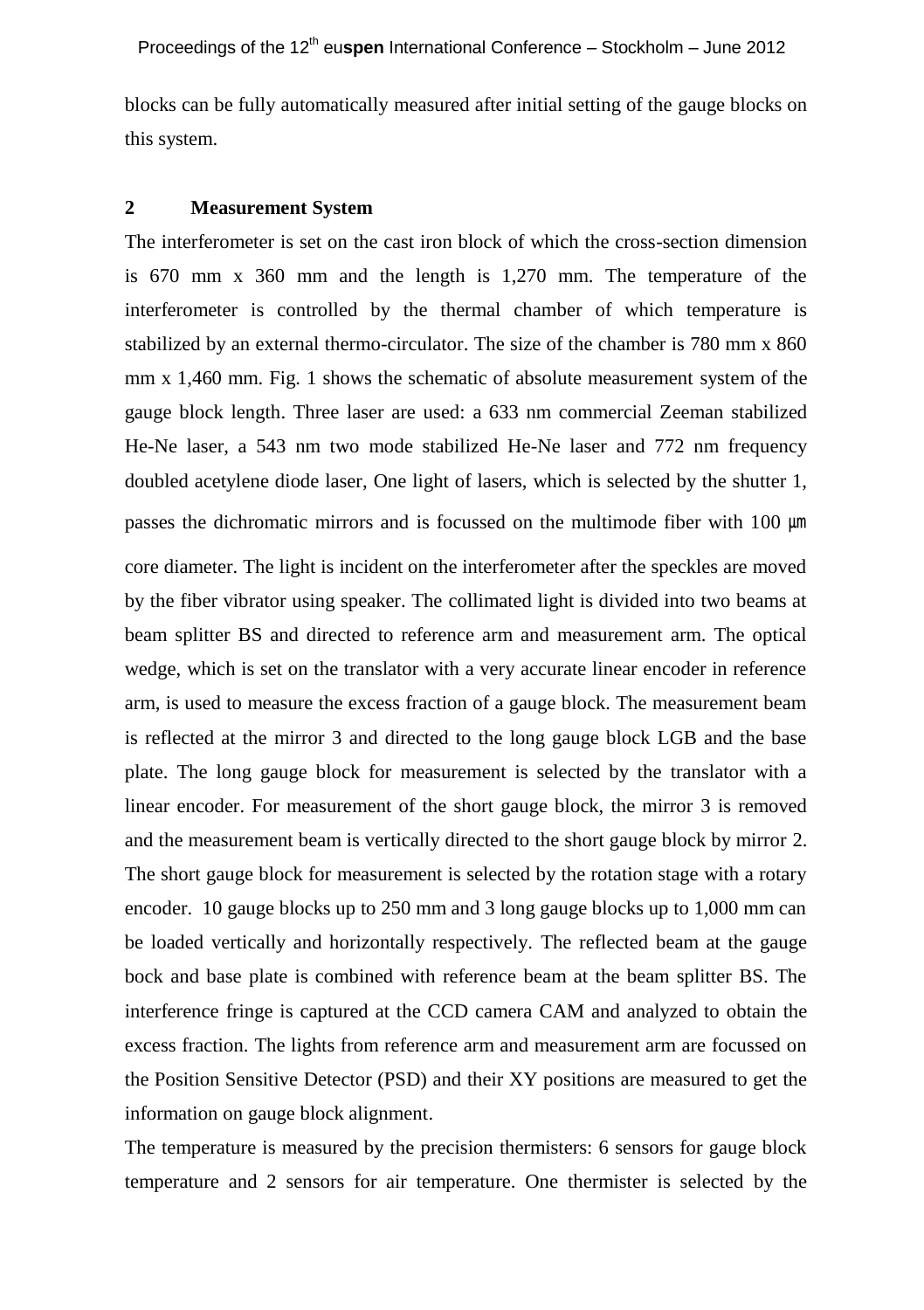switch box and its temperature is measured by DC bridge. The computer automatically records the environmental parameters for air temperature, pressure, humidity. The concentration of  $CO<sub>2</sub>$  is manually input by key board.



Figure 1: Schematic of hardware for absolute measurement of the gauge block

## **3 Measurement**

After the gauge block is set on the system, it is positioned in order to be within the measuring window and precisely aligned to get the good interference fringe manually. The fringe interval and angle can be adjusted by two axis tilting system with 2 Pico motors. The XY position of the light from measurement arm (shutter 2 close, shutter 3 open) is measured by PSD. At the same time, the information on gauge block such as their nominal size, position number (encoder value of the translator or rotation stage), thermister number and PSD outputs is recorded. Above process is repeated for all gauge blocks for measurement. After thermal equilibrium, the automatic measurement starts. The gauge block is automatically selected and aligned so that the PSD value is same as the recorded value. The computer captures the interference and read the environmental parameters for three wavelengths and calculates the exact length of the gauge block. The above process is then repeated for all gauge blocks. The traceability of the gauge block measurement ensured through the calibrations of the laser vacuum wavelength and the instruments for measuring the environmental

parameters. The vacuum wavelength of the frequency doubled acetylene stabilized laser at 772 nm is defined at CCL and its value is confirmed by the optical comb. The